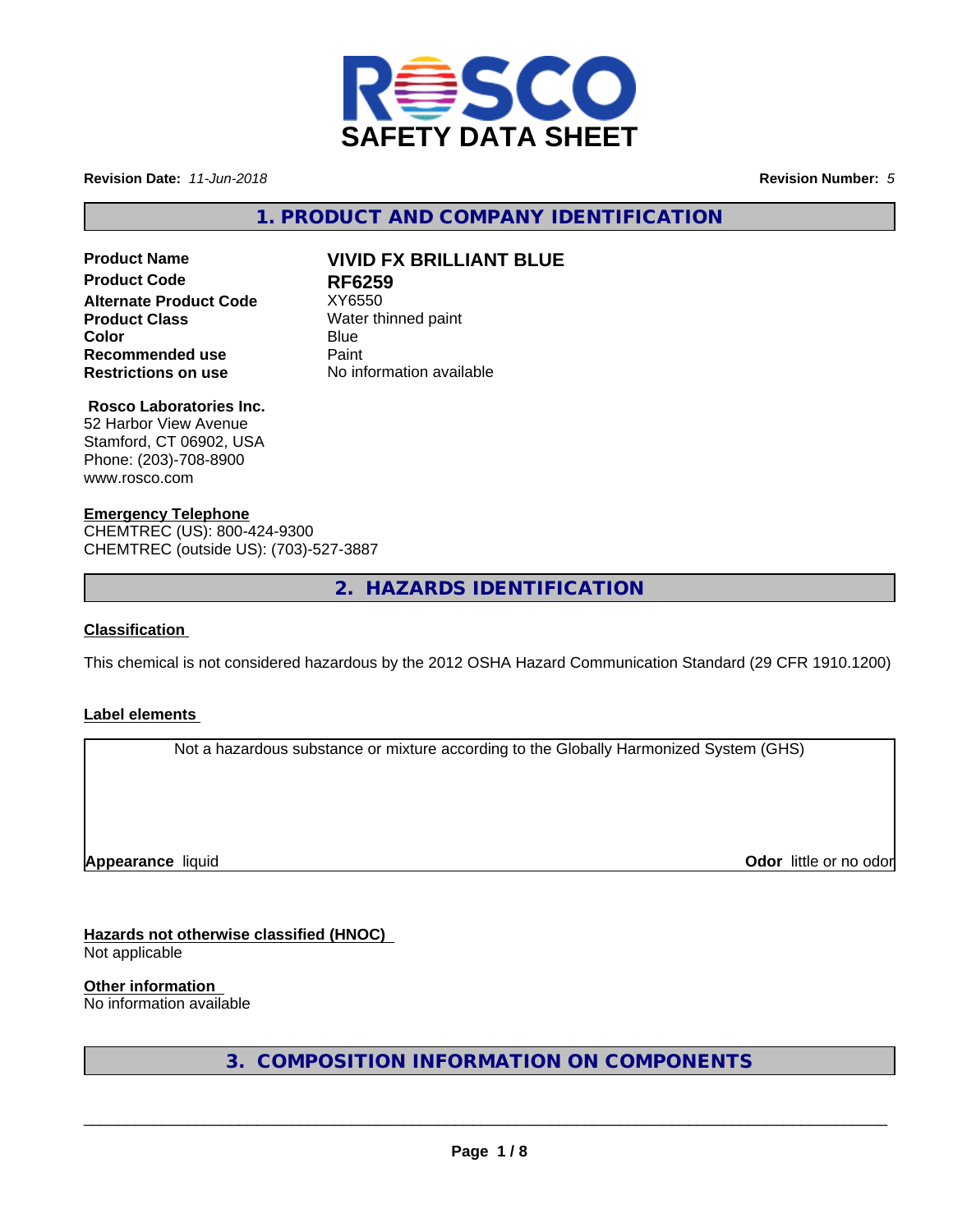*This product contains no hazardous components present at reportable quantities.*

|                                                  | 4. FIRST AID MEASURES                                                                                    |
|--------------------------------------------------|----------------------------------------------------------------------------------------------------------|
| <b>General Advice</b>                            | No hazards which require special first aid measures.                                                     |
| <b>Eye Contact</b>                               | Rinse thoroughly with plenty of water for at least 15 minutes and consult a<br>physician.                |
| <b>Skin Contact</b>                              | Wash off immediately with soap and plenty of water while removing all<br>contaminated clothes and shoes. |
| <b>Inhalation</b>                                | Move to fresh air. If symptoms persist, call a physician.                                                |
| Ingestion                                        | Clean mouth with water and afterwards drink plenty of water. Consult a physician<br>if necessary.        |
| <b>Most Important</b><br><b>Symptoms/Effects</b> | None known.                                                                                              |
| <b>Notes To Physician</b>                        | Treat symptomatically.                                                                                   |
|                                                  | 5. FIRE-FIGHTING MEASURES                                                                                |

| <b>Suitable Extinguishing Media</b>                                              | Use extinguishing measures that are appropriate to local<br>circumstances and the surrounding environment.                                   |
|----------------------------------------------------------------------------------|----------------------------------------------------------------------------------------------------------------------------------------------|
| <b>Protective Equipment And Precautions For</b><br><b>Firefighters</b>           | As in any fire, wear self-contained breathing apparatus<br>pressure-demand, MSHA/NIOSH (approved or equivalent)<br>and full protective gear. |
| <b>Specific Hazards Arising From The Chemical</b>                                | Closed containers may rupture if exposed to fire or<br>extreme heat.                                                                         |
| <b>Sensitivity To Mechanical Impact</b>                                          | No.                                                                                                                                          |
| <b>Sensitivity To Static Discharge</b>                                           | No.                                                                                                                                          |
| <b>Flash Point Data</b><br>Flash Point (°F)<br>Flash Point (°C)<br><b>Method</b> | Not applicable<br>Not applicable<br>Not applicable                                                                                           |
| <b>Flammability Limits In Air</b>                                                |                                                                                                                                              |
| Lower flammability limit:<br><b>Upper flammability limit:</b>                    | Not applicable<br>Not applicable                                                                                                             |
| <b>NFPA</b><br>Health: 1<br>Flammability: 0                                      | <b>Instability: 0</b><br><b>Special: Not Applicable</b>                                                                                      |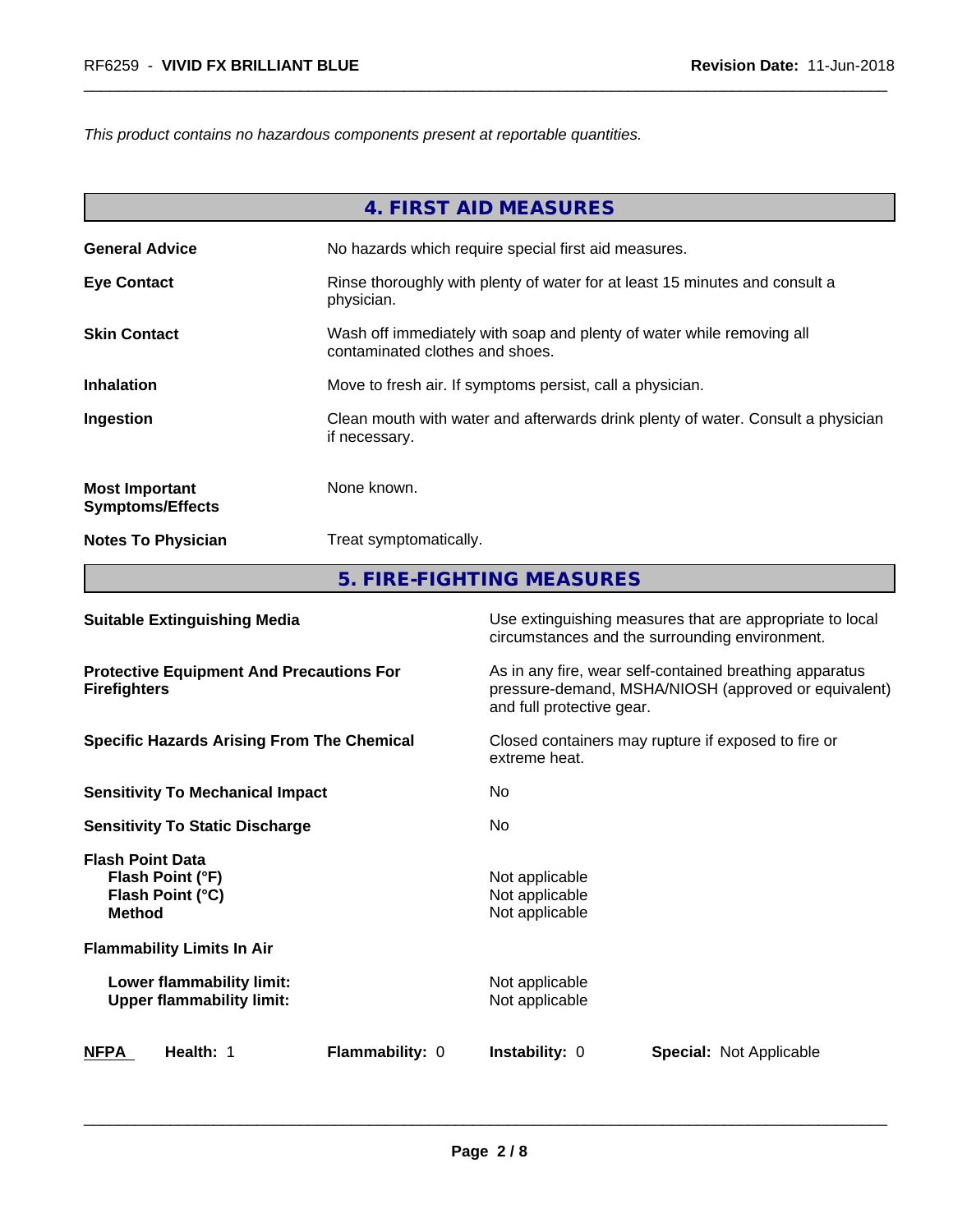## **NFPA Legend**

- 0 Not Hazardous
- 1 Slightly
- 2 Moderate
- 3 High
- 4 Severe

*The ratings assigned are only suggested ratings, the contractor/employer has ultimate responsibilities for NFPA ratings where this system is used.*

*Additional information regarding the NFPA rating system is available from the National Fire Protection Agency (NFPA) at www.nfpa.org.*

## **6. ACCIDENTAL RELEASE MEASURES**

| <b>Personal Precautions</b>      | Avoid contact with skin, eyes and clothing. Ensure adequate ventilation.                                                                                                         |
|----------------------------------|----------------------------------------------------------------------------------------------------------------------------------------------------------------------------------|
| <b>Other Information</b>         | Prevent further leakage or spillage if safe to do so.                                                                                                                            |
| <b>Environmental precautions</b> | See Section 12 for additional Ecological Information.                                                                                                                            |
| <b>Methods for Cleaning Up</b>   | Soak up with inert absorbent material. Sweep up and shovel into suitable<br>containers for disposal.                                                                             |
|                                  | 7. HANDLING AND STORAGE                                                                                                                                                          |
| <b>Handling</b>                  | Avoid contact with skin, eyes and clothing. Avoid breathing vapors, spray mists or<br>sanding dust. In case of insufficient ventilation, wear suitable respiratory<br>equipment. |
| <b>Storage</b>                   | Keep container tightly closed. Keep out of the reach of children.                                                                                                                |
| <b>Incompatible Materials</b>    | No information available                                                                                                                                                         |
|                                  |                                                                                                                                                                                  |

**8. EXPOSURE CONTROLS/PERSONAL PROTECTION**

## **Exposure Limits**

*No exposure limits have been established for this product.*

#### **Legend**

ACGIH - American Conference of Governmental Industrial Hygienists Exposure Limits OSHA - Occupational Safety & Health Administration Exposure Limits N/E - Not Established

| Ensure adequate ventilation, especially in confined areas.                                                                          |  |  |
|-------------------------------------------------------------------------------------------------------------------------------------|--|--|
|                                                                                                                                     |  |  |
| Safety glasses with side-shields.                                                                                                   |  |  |
| Protective gloves and impervious clothing.                                                                                          |  |  |
| In case of insufficient ventilation wear suitable respiratory equipment.                                                            |  |  |
| Avoid contact with skin, eyes and clothing. Remove and wash contaminated<br>clothing before re-use. Wash thoroughly after handling. |  |  |
|                                                                                                                                     |  |  |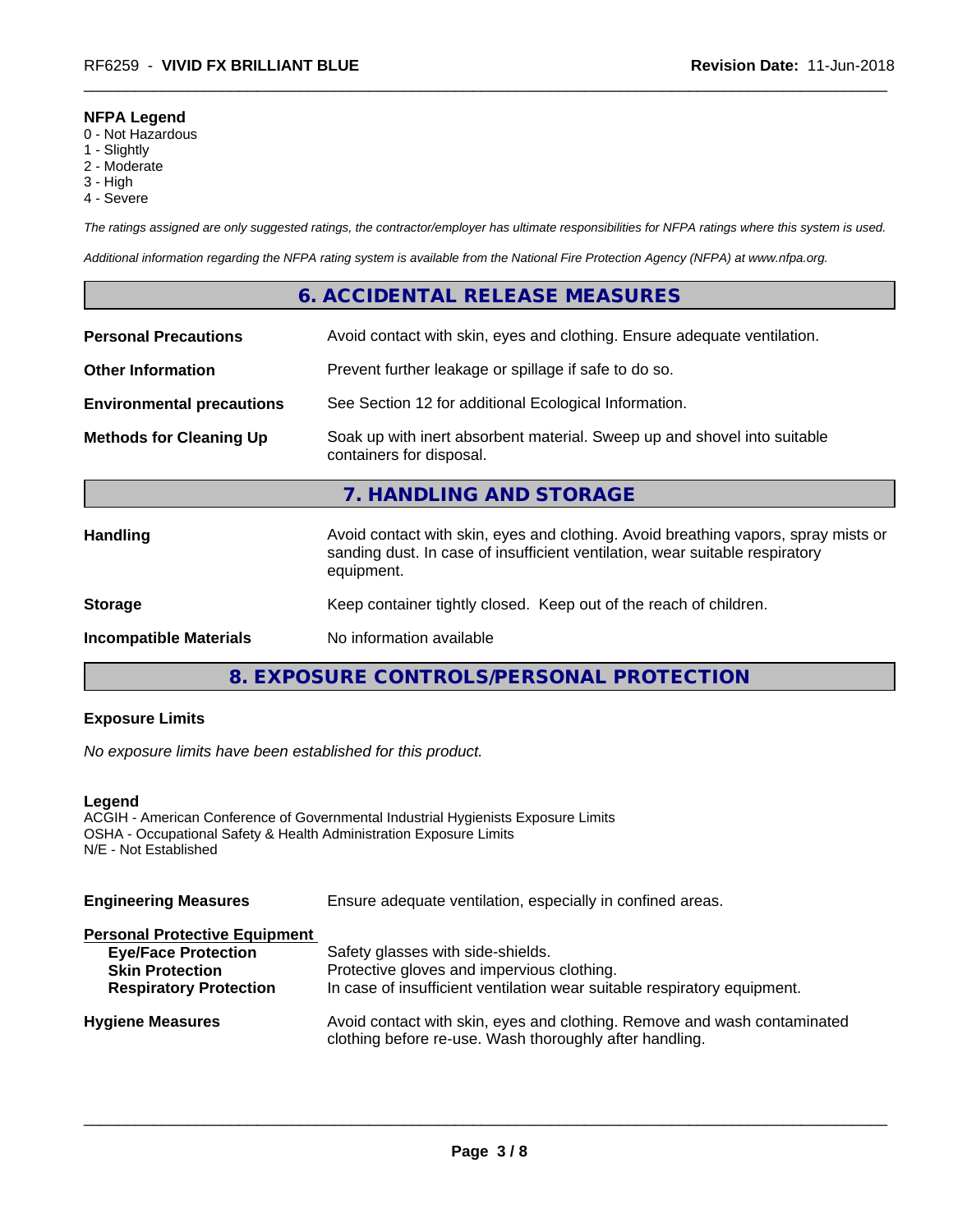## **9. PHYSICAL AND CHEMICAL PROPERTIES**

**Appearance** liquid **Odor** little or no odor **Odor Threshold** No information available **Density (lbs/gal)** 8.8 - 9.2 **Specific Gravity** 1.05 - 1.10 **pH** No information available **Viscosity (cps)** No information available Notice 1, 1999 **Solubility(ies)** No information available **Water solubility Water solubility Water solubility Water solubility Water solubility Water solution Evaporation Rate Conservation Rate** No information available<br> **Vapor pressure @20 °C (kPa)** No information available **Vapor** pressure @20 °C (kPa) **Vapor density Value 2018** No information available **Wt. % Solids** 35 - 45 **Vol. % Solids** 30 - 40 **Wt. % Volatiles Vol. % Volatiles** 60 - 70 **VOC Regulatory Limit (g/L)** < 100 **Boiling Point (°F)** 212 **Boiling Point (°C)** 100 **Freezing Point (°F)** 32 **Freezing Point (°C)**<br> **Flash Point (°F)**<br> **Flash Point (°F)**<br> **Point (°F) Flash Point (°F)**<br> **Flash Point (°C)**<br> **Flash Point (°C)**<br> **C Flash Point (°C) Method** Not applicable<br> **Flammability (solid, gas)** Not applicable Not applicable **Flammability (solid, gas)**<br> **Upper flammability limit:**<br>
Upper flammability limit: **Upper flammability limit: Lower flammability limit:**<br> **Autoignition Temperature (°F)** Not applicable Not applicable **Autoignition Temperature (°F)**<br> **Autoignition Temperature (°C)** No information available **Autoignition Temperature (°C) Decomposition Temperature (°F)**<br> **Decomposition Temperature (°C)** No information available **Decomposition Temperature (°C)**<br>Partition coefficient

**No information available** 

## **10. STABILITY AND REACTIVITY**

| <b>Reactivity</b>                         | Not Applicable                           |
|-------------------------------------------|------------------------------------------|
| <b>Chemical Stability</b>                 | Stable under normal conditions.          |
| <b>Conditions to avoid</b>                | Prevent from freezing.                   |
| <b>Incompatible Materials</b>             | No materials to be especially mentioned. |
| <b>Hazardous Decomposition Products</b>   | None under normal use.                   |
| <b>Possibility of hazardous reactions</b> | None under normal conditions of use.     |

## **11. TOXICOLOGICAL INFORMATION**

**Product Information**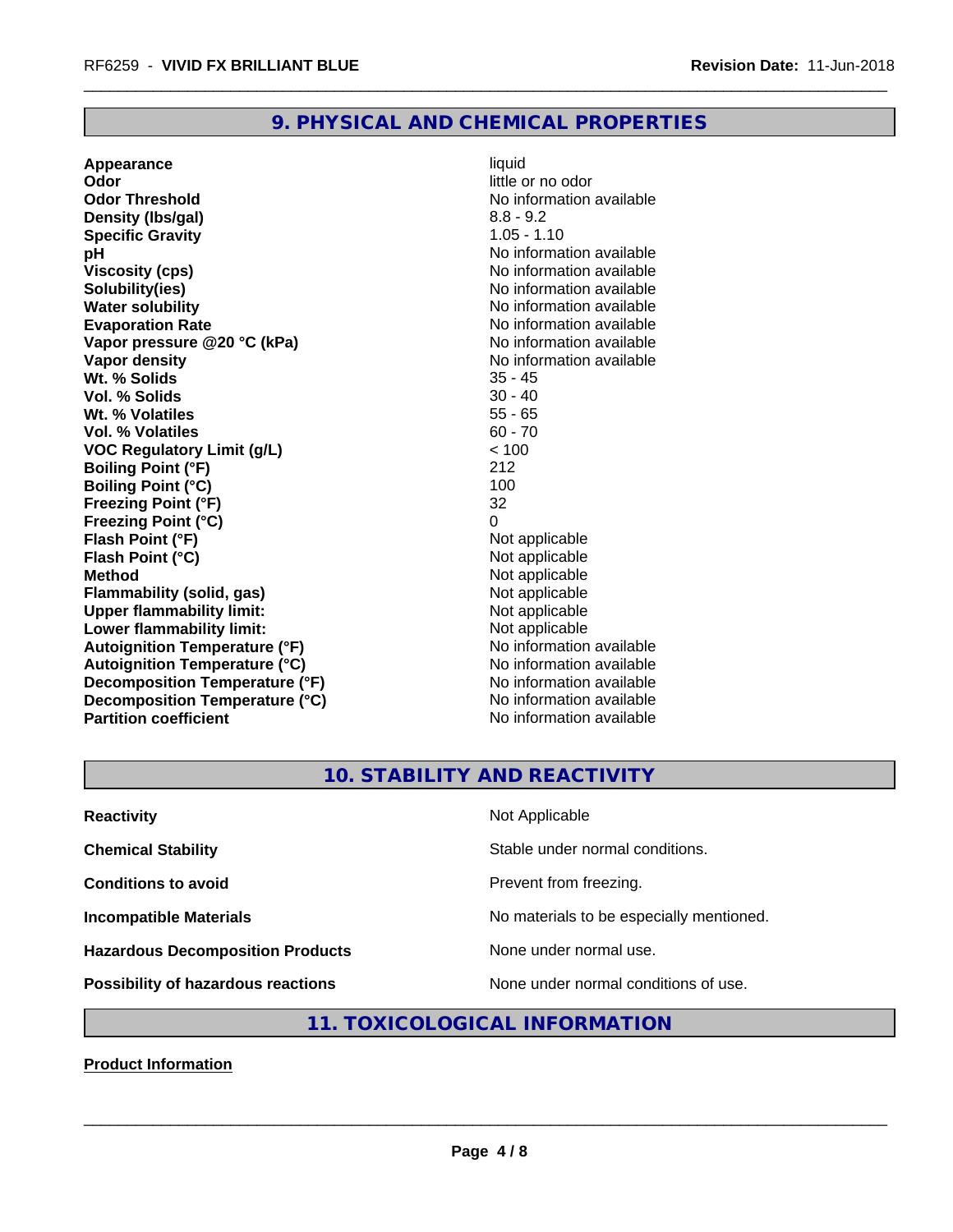| Information on likely routes of exposure |                                                                                                                 |  |
|------------------------------------------|-----------------------------------------------------------------------------------------------------------------|--|
| <b>Principal Routes of Exposure</b>      | Eye contact, skin contact and inhalation.                                                                       |  |
| <b>Acute Toxicity</b>                    |                                                                                                                 |  |
| <b>Product Information</b>               | No information available                                                                                        |  |
|                                          | Symptoms related to the physical, chemical and toxicological characteristics                                    |  |
| <b>Symptoms</b>                          | No information available                                                                                        |  |
|                                          | Delayed and immediate effects as well as chronic effects from short and long-term exposure                      |  |
| Eye contact                              | May cause slight irritation.                                                                                    |  |
| <b>Skin contact</b>                      | Substance may cause slight skin irritation. Prolonged or repeated contact may dry<br>skin and cause irritation. |  |
| <b>Inhalation</b>                        | May cause irritation of respiratory tract.                                                                      |  |
| Ingestion                                | Ingestion may cause gastrointestinal irritation, nausea, vomiting and diarrhea.                                 |  |
| <b>Sensitization</b>                     | No information available                                                                                        |  |
| <b>Neurological Effects</b>              | No information available.                                                                                       |  |
| <b>Mutagenic Effects</b>                 | No information available.                                                                                       |  |
| <b>Reproductive Effects</b>              | No information available.                                                                                       |  |
| <b>Developmental Effects</b>             | No information available.                                                                                       |  |
| <b>Target organ effects</b>              | No information available.                                                                                       |  |
| <b>STOT - single exposure</b>            | No information available.                                                                                       |  |
| <b>STOT - repeated exposure</b>          | No information available.                                                                                       |  |
| Other adverse effects                    | No information available.                                                                                       |  |
| <b>Aspiration Hazard</b>                 | No information available                                                                                        |  |

**Numerical measures of toxicity**

**The following values are calculated based on chapter 3.1 of the GHS document**

| <b>ATEmix (oral)</b> | 57367 mg/kg   |
|----------------------|---------------|
| ATEmix (dermal)      | 1219731 mg/kg |

#### **Component Information**

#### **Carcinogenicity**

*There are no known carcinogenic chemicals in this product above reportable levels.*

#### **Legend**

IARC - International Agency for Research on Cancer NTP - National Toxicity Program OSHA - Occupational Safety & Health Administration

**12. ECOLOGICAL INFORMATION**

## **Ecotoxicity Effects**

The environmental impact of this product has not been fully investigated.

## **Product Information**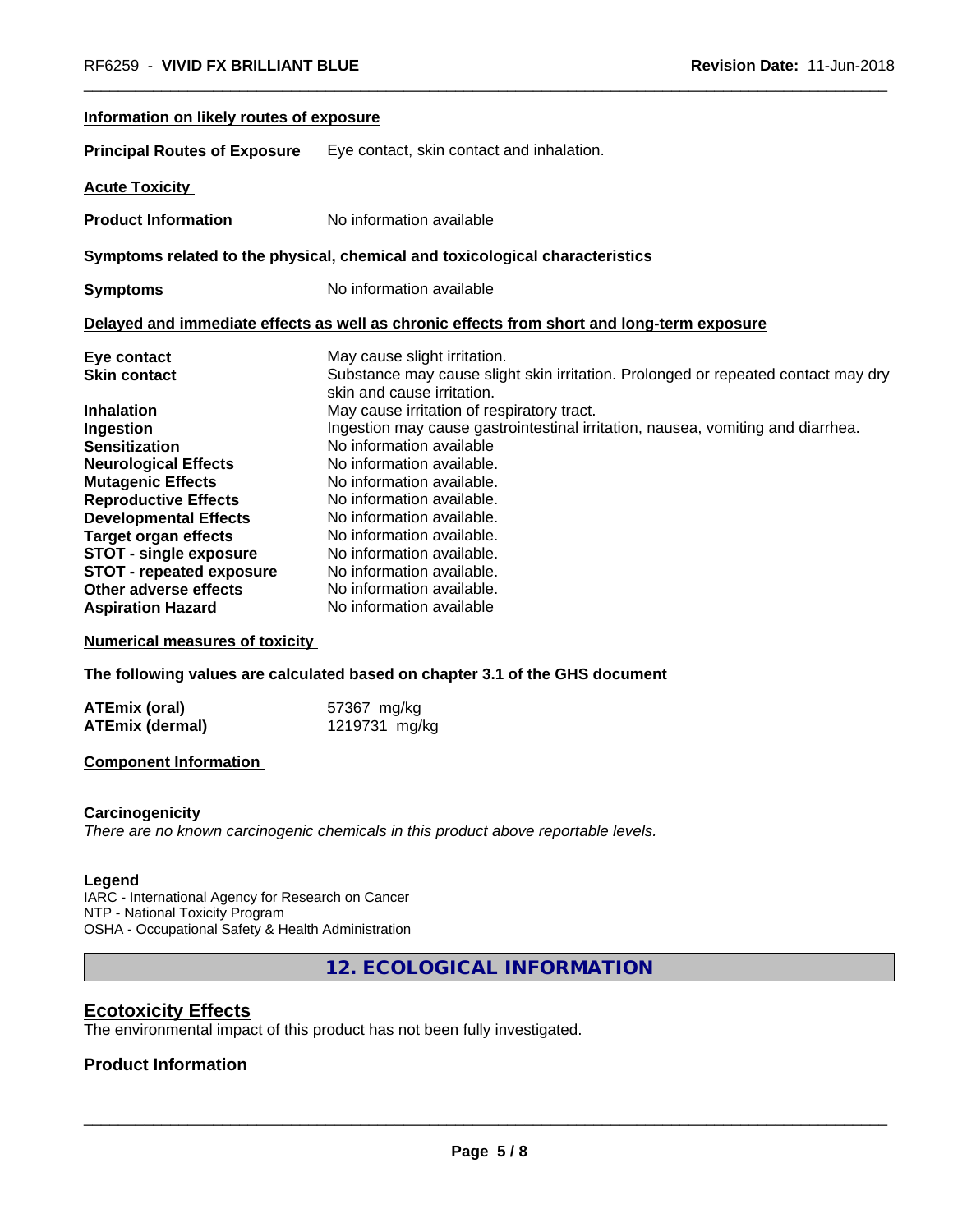## **Acute Toxicity to Fish**

No information available

## **Acute Toxicity to Aquatic Invertebrates**

No information available

## **Acute Toxicity to Aquatic Plants**

No information available

## **Persistence / Degradability**

No information available.

## **Bioaccumulation**

No information available.

## **Mobility in Environmental Media**

No information available.

## **Ozone**

No information available

## **Component Information**

## **Acute Toxicity to Fish**

No information available

## **Acute Toxicity to Aquatic Invertebrates**

No information available

## **Acute Toxicity to Aquatic Plants**

No information available

|                                  | 13. DISPOSAL CONSIDERATIONS                                                                                                                                                                                               |
|----------------------------------|---------------------------------------------------------------------------------------------------------------------------------------------------------------------------------------------------------------------------|
| <b>Waste Disposal Method</b>     | Dispose of in accordance with federal, state, and local regulations. Local<br>requirements may vary, consult your sanitation department or state-designated<br>environmental protection agency for more disposal options. |
|                                  | 14. TRANSPORT INFORMATION                                                                                                                                                                                                 |
| <b>DOT</b>                       | Not regulated                                                                                                                                                                                                             |
| <b>ICAO/IATA</b>                 | Not regulated                                                                                                                                                                                                             |
| <b>IMDG/IMO</b>                  | Not regulated                                                                                                                                                                                                             |
|                                  | <b>15. REGULATORY INFORMATION</b>                                                                                                                                                                                         |
| <b>International Inventories</b> |                                                                                                                                                                                                                           |
| <b>TSCA: United States</b>       | Yes - All components are listed or exempt.                                                                                                                                                                                |
|                                  |                                                                                                                                                                                                                           |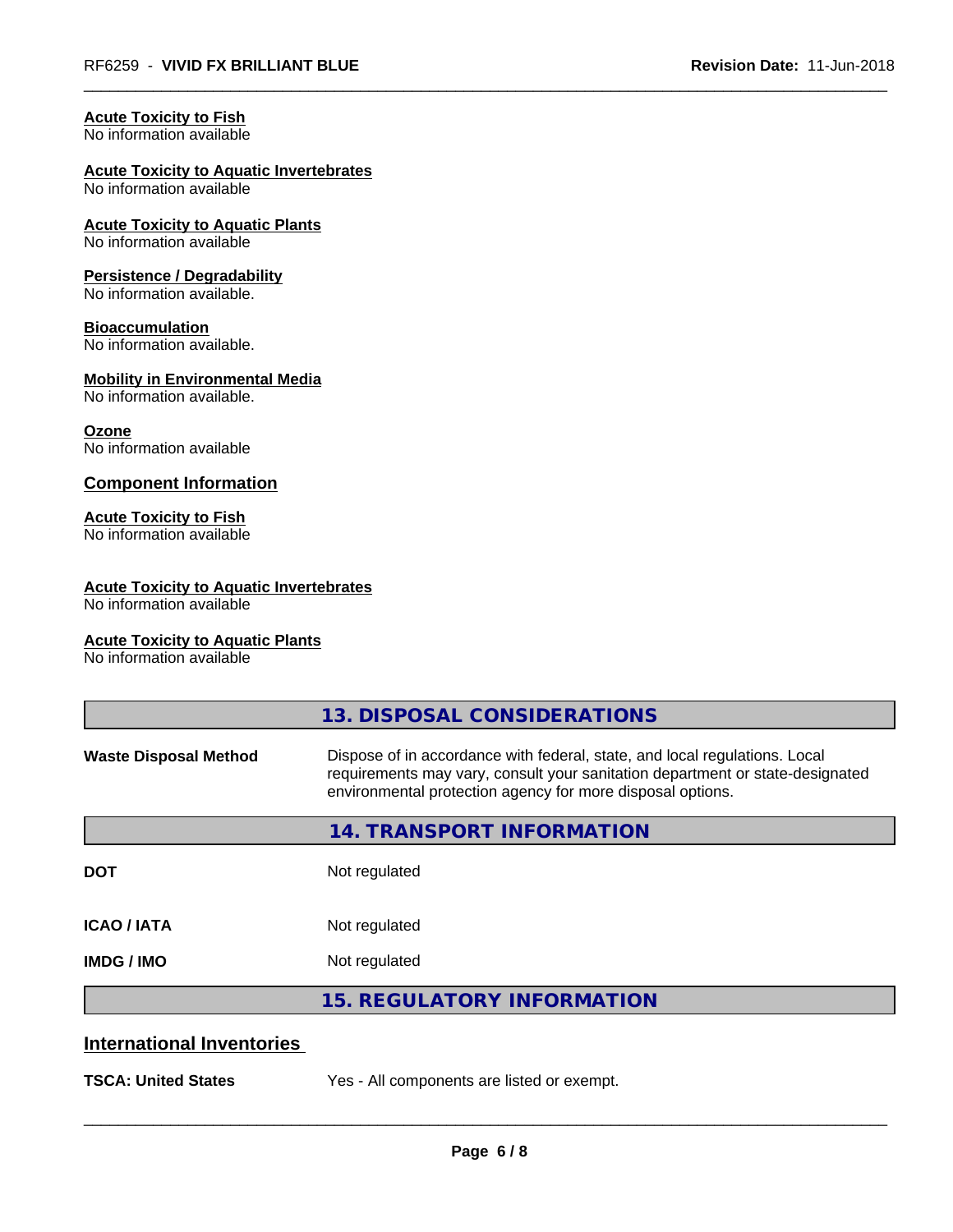**DSL: Canada** Yes - All components are listed or exempt.

## **Federal Regulations**

#### **SARA 311/312 hazardous categorization**

| Acute health hazard               | N٥ |
|-----------------------------------|----|
| Chronic Health Hazard             | N٥ |
| Fire hazard                       | Nο |
| Sudden release of pressure hazard | Nο |
| Reactive Hazard                   | N٥ |

#### **SARA 313**

Section 313 of Title III of the Superfund Amendments and Reauthorization Act of 1986 (SARA). This product contains a chemical or chemicals which are subject to the reporting requirements of the Act and Title 40 of the Code of Federal Regulations, Part 372:

*None*

**Clean Air Act,Section 112 Hazardous Air Pollutants (HAPs) (see 40 CFR 61)**

This product contains the following HAPs:

*None*

## **US State Regulations**

### **California Proposition 65**

**AVIMARNING:** Cancer and Reproductive Harm– www.P65warnings.ca.gov

## **State Right-to-Know**

**Legend**

X - Listed

## **16. OTHER INFORMATION**

| HMIS -<br><b>Flammability: 0</b><br>Health: 1<br><b>Reactivity: 0 PPE: -</b> |  |
|------------------------------------------------------------------------------|--|
|------------------------------------------------------------------------------|--|

## **HMIS Legend**

- 0 Minimal Hazard
- 1 Slight Hazard
- 2 Moderate Hazard
- 3 Serious Hazard
- 4 Severe Hazard
- \* Chronic Hazard

X - Consult your supervisor or S.O.P. for "Special" handling instructions.

*Note: The PPE rating has intentionally been left blank. Choose appropriate PPE that will protect employees from the hazards the material will present under the actual normal conditions of use.*

*Caution: HMISÒ ratings are based on a 0-4 rating scale, with 0 representing minimal hazards or risks, and 4 representing significant hazards or*